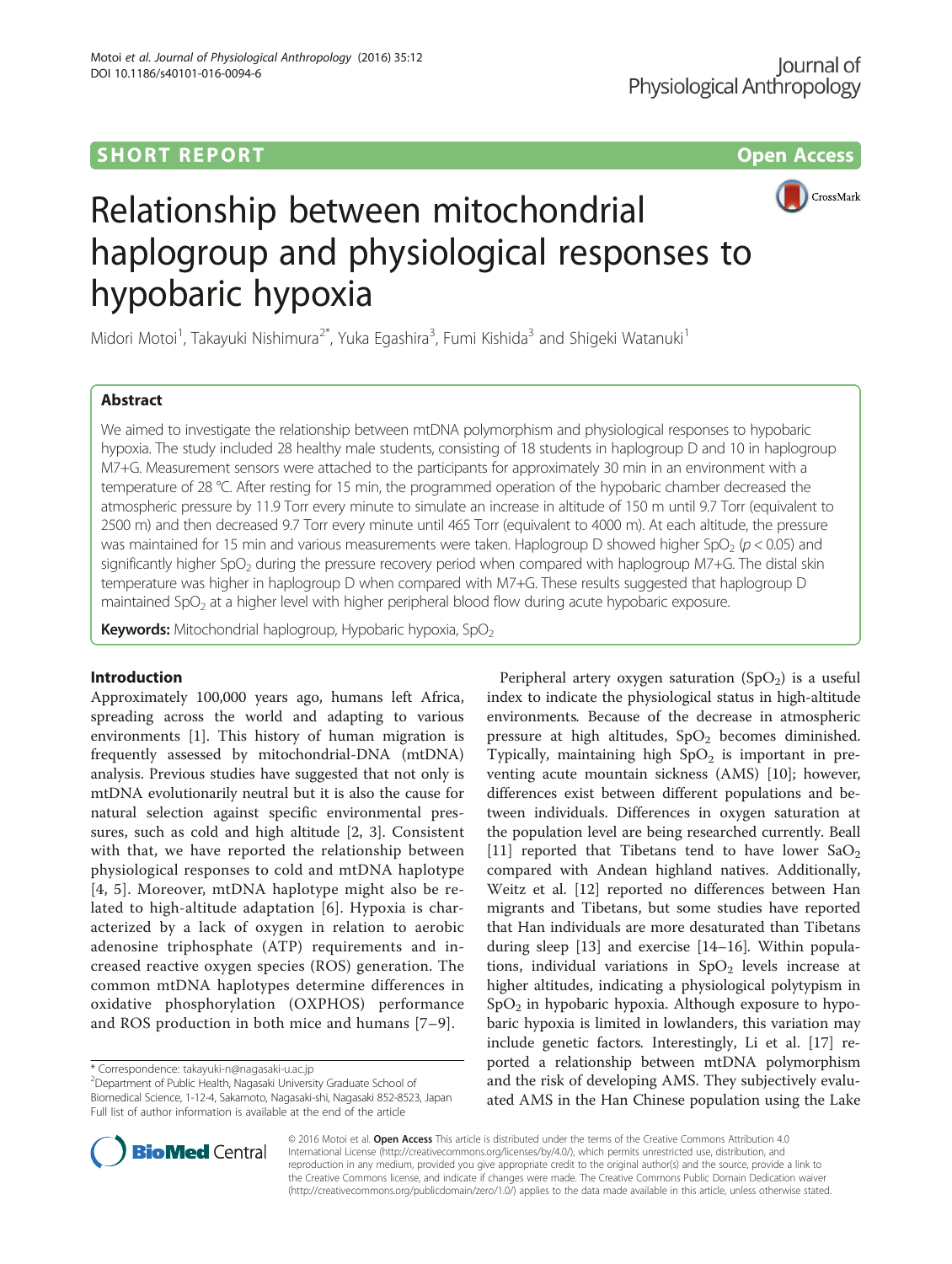<span id="page-1-0"></span>Louise Self-Assessment Score and suggested that there was a low risk of developing AMS in haplogroups D and M9 but a high risk in haplogroups G and M7. The AMS-tolerant haplogroups D and M9 were frequent among those who actually lived in the Tibetan highlands [[18\]](#page-4-0).

Although the relationship between mtDNA polymorphism and high-altitude adaptation has been reported [[6](#page-4-0), [17](#page-4-0)], there have been no studies on the relationship between mtDNA polymorphism and the physiological state at high altitudes. Therefore, in the present study, we aimed to investigate the relationship between mtDNA polymorphism and physiological responses to hypobaric hypoxia. Because haplogroup D is AMS-tolerant and is common among the Tibetan population, we hypothesize that haplogroup D will respond better to hypobaric exposure when compared to the other group.

## Methods

#### Study participants

The study included 28 healthy Japanese male students (aged 19–24 years) who had neither heart nor ear diseases. Medium- and long-term highland residents within 2 months were not included. Participants consisted of 18 students in haplogroup D and 10 in haplogroup M7+G, which are from the same M-type lineage. Table 1 shows the basal metabolic rate and physical data (height, weight, and body mass index) for the groups. The number of subjects who exercised more than three times a week was 10 in the D group and 4 in the M7+G group. The number of smokers (defined as smoking more than one cigarette per day) was four in the D group and one in the M7+G group. There was no significant difference between groups. Subjects were prohibited from taking exercise and drinking alcohol 1 day prior to the experiment and from eating, smoking, and drinking caffeine for 2 h before the exercise. The study procedure was thoroughly explained, and the students participated in the study after providing written consent.

## Study protocol

Study participants were asked to refrain from eating and drinking 2 h prior to the beginning of the study. They wore t-shirts and shorts, and the experiment was conducted while they rested while seated in a chair. The itinerary of the experiment is shown in Fig. [1](#page-2-0). Various

measurement sensors were attached to the participants for approximately 30 min while the temperature was maintained at 28 °C; the participants subsequently entered the hypobaric chamber. After resting quietly for 15 min, the programmed operation of the hypobaric chamber decreased the atmospheric pressure by 11.9 Torr every minute to simulate an increase in altitude of 150 m until 562 Torr (equivalent to 2500 m) and then decreased by 9.7 Torr every minute until 465 Torr (equivalent to 4000 m). At each altitude, the pressure was maintained for 15 min and various measurements were taken. Pressure recovery was also performed at an increase of 11.1 Torr per minute to the ambient atmospheric pressure. DNA analysis was performed by the same method as our previous studies [[4](#page-4-0), [5](#page-4-0)].

This protocol of hypoxic exposure and mtDNA analysis was performed with approval from the Ethics Committee for Genome-gene Analysis of the Graduate School of Medicine, Kyushu University.

## Measurement parameters

Rectal and skin temperature measurements were sampled at 10-s intervals using a data logger (LT-8A, Gram Corporation, Saitama, Japan). Skin temperature sensors were attached at the forehead, forearm, back of the hand, abdomen, thigh, lower leg, and dorsal side of the foot. Mean skin temperature was calculated by the Hardy-DuBois seven-point method [[19](#page-4-0)].

Distal skin temperature ( $\overline{T}_{\text{dist}}$ ) was derived using the following equation:

$$
\bar{\boldsymbol{T}}_{dist} = (0.14 \times \boldsymbol{T}_{arm} + 0.05 \times \boldsymbol{T}_{hand} + 0.07 \times \boldsymbol{T}_{feet} \\ + 0.13 \times \boldsymbol{T}_{leg}) / 0.39.
$$

 $SpO<sub>2</sub>$  and heart rate (HR) measurements were sampled at 1-min intervals using a Pulse Oximeter Radical-7TM (Masimo Corporation, Tokyo, Japan). Exhaled gas (Douglas bag method) was collected four times at steady state atmospheric pressure at each altitude (pre 0 m, 2500 m, 4000 m, post 0 m). VE was measured with a wet gas meter (W-NK-10A, Shinagawa Corporation, Tokyo, Japan) and calculated by the formula (1):

$$
VE_{\rm BTPS} = VE_{\rm ATPS} \times \frac{P_{\rm B} - P_{\rm H_2O}}{P_{\rm B} - 47} \times \frac{273 + 37}{273 + T}
$$

The  $O_2$  and  $CO_2$  concentrations in the expired gas were measured with a respiratory gas analyzer (AE-300S, Minato

**Table 1** Mean ( $\pm$ SE) body measurements in haplogroups D and M7+G

| Group           | Height (cm)  | Weight (kg) | BMI ( $kg/m2$ ) | BMR (ml/kg/min) |
|-----------------|--------------|-------------|-----------------|-----------------|
| D $(n = 18)$    | 172.2 (0.01) | 64.6 (3.56) | 21.8(1.18)      | 3.90(0.09)      |
| $M7+G (n = 10)$ | 170.5 (0.02) | 60.5(3.58)  | 20.8 (1.23)     | 3.75(0.19)      |

BMI body mass index, BMR basal metabolic rate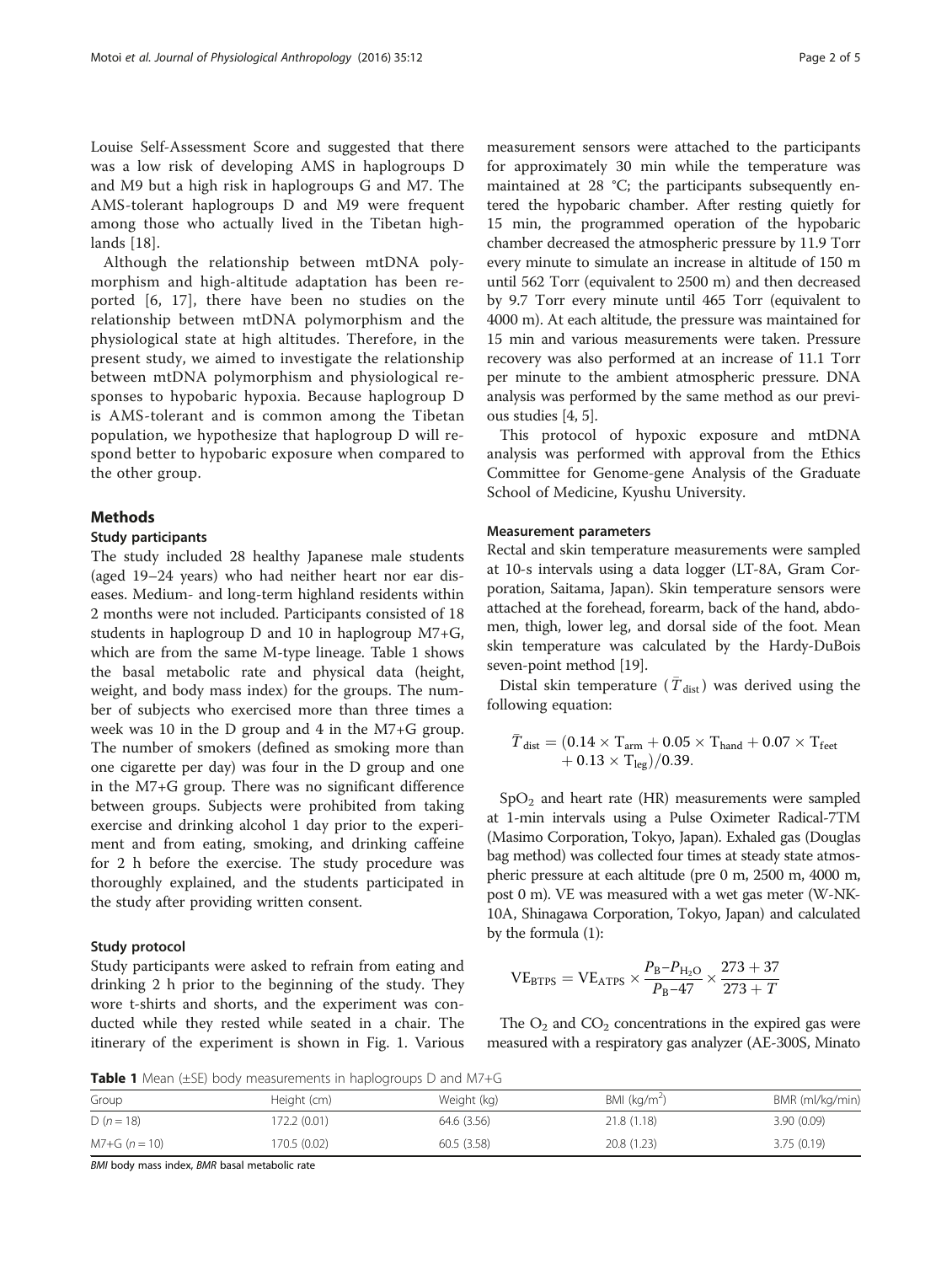<span id="page-2-0"></span>

Medical Science, Osaka, Japan). These data were calculated by the formula (2):

$$
VE_{STPD} = VE_{ATPS} \times \frac{P_B - P_{H_2O}}{760} \times \frac{273}{273 + T}
$$

The respiratory exchange ratio  $(R)$  is defined as the ratio of  $VCO<sub>2</sub>$  to  $VO<sub>2</sub>$ .

The expired gas concentration was measured with a respiratory gas analyzer (AE-300S, Minato Medical Science, Osaka, Japan). The exhaled gas data of three subjects were not available because of equipment failure. Height, weight, and basal metabolic rate were measured, and a lifestyle survey was conducted to determine the physiological characteristics of the individual.

#### Statistical analysis

Data were analyzed by two-way ANOVA with haplogroup and time (altitude) as factors at the 5 % significance level. For multiple comparisons, an unpaired  $t$  test was performed. All data are given as means  $\pm$ standard error.



## Results

Physical characteristics did not differ between the groups (Table [1\)](#page-1-0).

## Oxygen saturation  $(SpO<sub>2</sub>)$

Time had a significant effect  $(F_{(20, 520)} = 117.99, p < 0.001)$ , and the interaction between time and group  $(F_{(20, 520)} =$ 2.112,  $p < 0.005$ ) was also significant (Fig. 2). Post hoc test results revealed that 60–75 min after the beginning of the experiment,  $SpO<sub>2</sub>$  was significantly elevated in haplogroup D when compared with  $M7+G$  ( $p < 0.05$ ).

#### Distal skin temperature

Distal skin temperature differed significantly between groups ( $F_{(1, 26)}$  = 18.51,  $p < 0.001$ ) and over time ( $F_{(20, 520)}$ )  $= 16.08, p < 0.001$ ) (Fig. 3). The interaction between group and time was also significant  $(F_{(20, 520)} = 4.76, p < 0.001)$ . The post hoc test results revealed that haplogroup D had a significantly higher  $\bar{T}_{\text{dist}}$  throughout the experiment when compared with haplogroup  $M7+G$  ( $p < 0.05$ ).



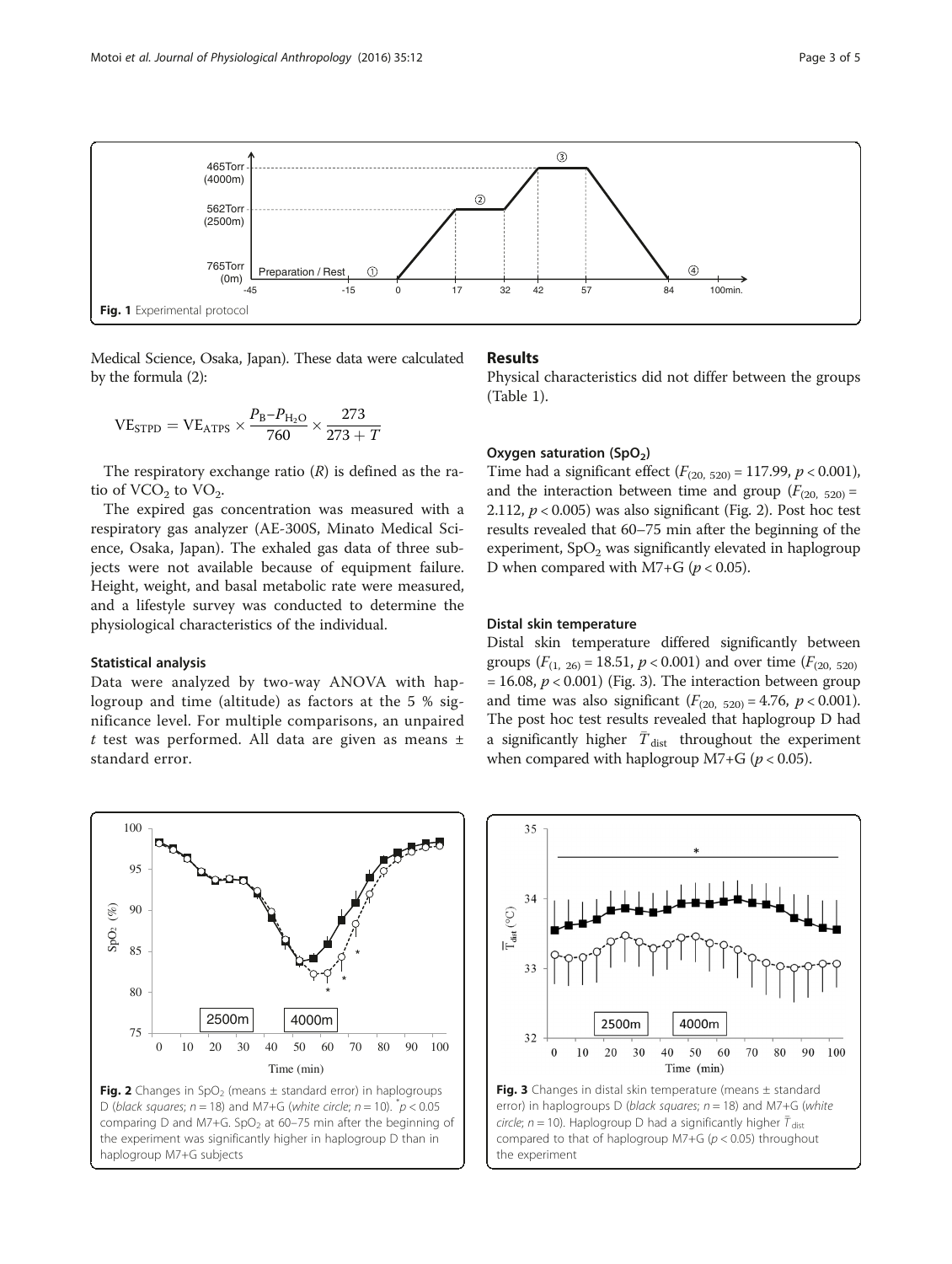

## Heart rate

There were no significant differences in heart rate between the two groups  $(F_{(1, 26)} = 0.01, p = 0.916)$ ; however, time did have a significant effect on this parameter  $(F_{(20, 520)} = 26.59, p < 0.001)$  (Fig. 4). Post hoc test results revealed that heart rate was significantly elevated after 15–70 min compared with at 0 min. The interaction between group and time was not significant  $(F_{(20, 520)} = 0.53, p = 0.956).$ 

## Minute ventilation  $(\dot{V}E)$  and R

There was no significant effect of group, time, or their interaction on VE (group:  $F_{(1, 23)} = 2.01$ ,  $p = 0.169$ ; time:  $F_{(1, 23)} = 2.53$ ,  $p = 0.064$ ; interaction:  $F_{(1, 23)} = 1.65$ ,  $p = 0.920$ ) (Fig. 5).

There was no significant difference in  $VO<sub>2</sub>$  and  $VCO<sub>2</sub>$ between the two groups (data not shown). R did not differ significantly between the two groups  $(F_{(1, 23)} = 1.29)$ ,  $p = 0.268$ ), but time was significant  $(F_{(3, 69)} = 21.54$ ,

 $p < 0.001$ ). Post hoc test results revealed that R was significantly higher at 4000 m than 2500 m in haplogroup D. The interaction between group and time was not significant  $(F_{(3, 69)} = 0.95, p = 0.423)$ .

## **Discussion**

In the present study, oxygen saturation  $(SpO<sub>2</sub>)$  at a moderate hypobaric exposure of 2500 m varied very little (Fig. [2](#page-2-0)). However, at a severe hypobaric exposure of 4000 m, the variation in  $SpO<sub>2</sub>$  increased. In particular, haplogroup D showed higher  $SpO<sub>2</sub>$  ( $p < 0.05$ ) and significantly higher  $SpO<sub>2</sub>$  during pressure recovery (60–75 min) when compared with haplogroup M7+G. These results suggest that haplogroup  $D$  can maintain  $SpO<sub>2</sub>$  at a higher level during acute hypobaric exposure and support the results of Li et al. [[17](#page-4-0)]. Previous studies suggested that the advantage of haplotype D is related against oxidative damage because of mtSNP-related amino acid substitutions on mitochondrial NADH dehydrogenase subunit [[20\]](#page-4-0). This anti-oxidative effect may prevent deterioration of hemoglobin function. Thus, individuals with haplogroup D could keep a higher  $SpO<sub>2</sub>$  level than M7+G.

In this study, distal skin temperature was higher in haplogroup D than M7+G (Fig. [3](#page-2-0)). Haplogroup D exhibited an increase in  $R$  at 4000 m (Fig. 5), which indicates accentuation of glycolytic metabolism.

The data suggested the possibility of oxygen dissociation curve (ODC) deviation to the right in haplogroup D because the factors that cause this are an increase in carbon dioxide partial pressure  $PCO<sub>2</sub>$ , blood temperature, and 2,3-DPG concentration, which is an intermediate product of glycolytic metabolism.

The deviation to the right of the ODC makes it easy to dissociate oxygen in the periphery, leading to improved oxygen supply to the tissues. Therefore, we presume that D group's  $O_2$  metabolic efficiency was an adaptive reaction; however, there was no difference in  $VCO<sub>2</sub>$ . Therefore, there are two possible explanations: First, deviation



was no effect of group, time, or their interaction on VE. R changed significantly over time. R was significantly higher at 4000 m than at 2500 m in haplogroup D, but not in M7+G